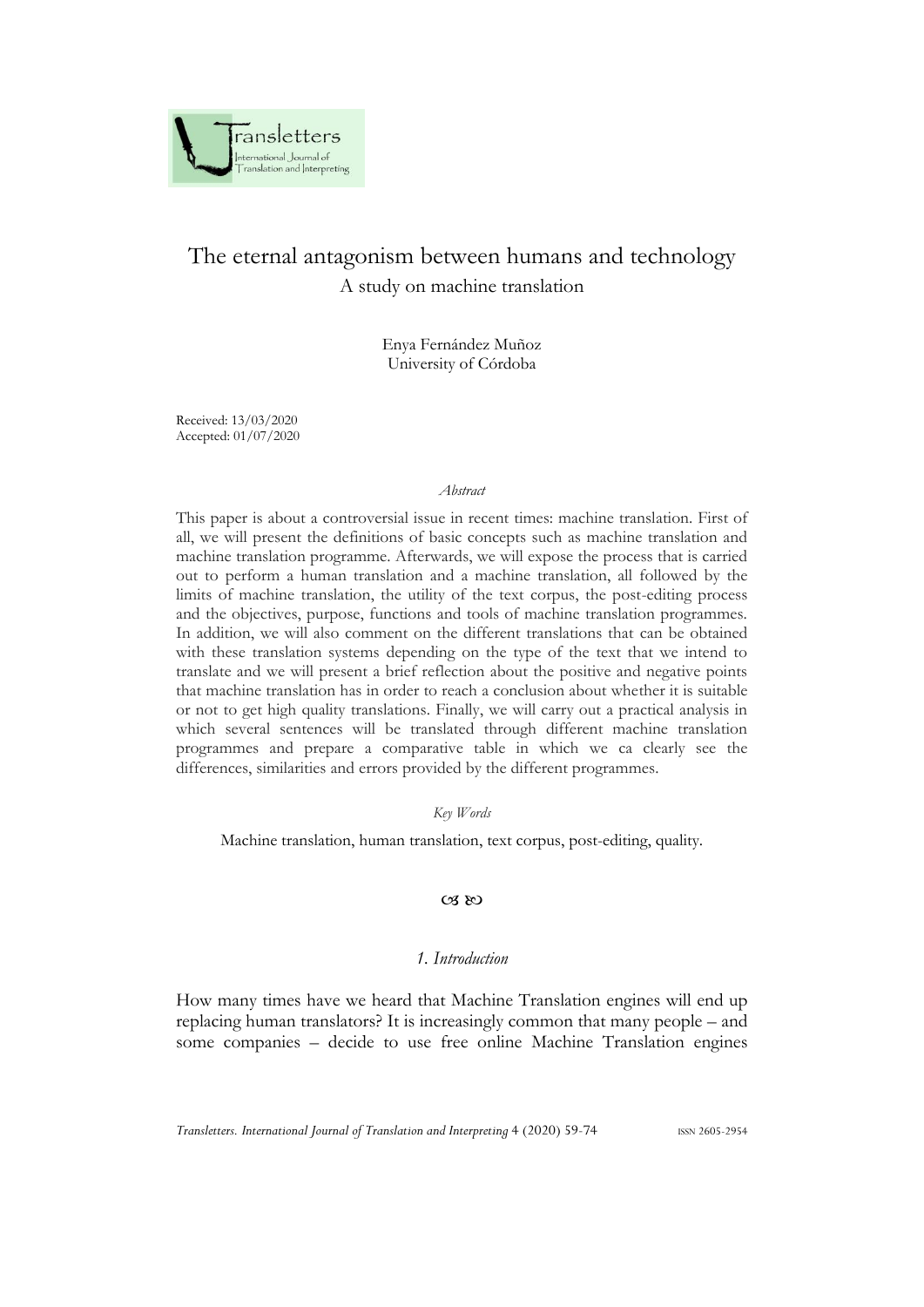instead of hiring the services of a human translator. Sometimes, this is because they do not know our work, but most of the time this happens because it is faster and cheaper.

This paper aims to raise awareness of some Machine Translation engines, as well as the problems, advantages and disadvantages of this type of translation. In addition, the practical analysis that we will develop will allow us to discover the utilities of these translators and will help us to answer questions as to whether the work of the human translator will pass away or if Machine Translation engines will replace us.

We believe that the best way to know how a program or application works is to test it. So, to answer our questions, we will study all our premises by analysing the translations obtained through different Machine Translation engines and we will prepare a comparative table in which we can clearly observe the differences, similarities and errors provided by the different programs. To do this, we will translate from English to Spanish four sentences that contain different verbatim records, some expressions, etc. with different Machine Translation engines and we will analyse and compare the results obtained.

## *2. Theoretical framework*

#### *2.1. Machine translation*

Machine translation is a form of language processing in which its ultimate goal is the achievement of a translation by telematic systems; that is, without the active participation of a human. We can define automatic translation as a fully automatic processing, performed by a computer that uses appropriate software, of a text written in a source language that produces another text in a target language, which can sometimes be used as raw translation. In other words, machine translation is achieved through computers or machines suitable for this purpose.

Consequently, a Machine Translation engine is a system that uses the information of the source language to break it down into syntactic and morphological units and analyse them to compose the text in the target language. The machine translation process does not require human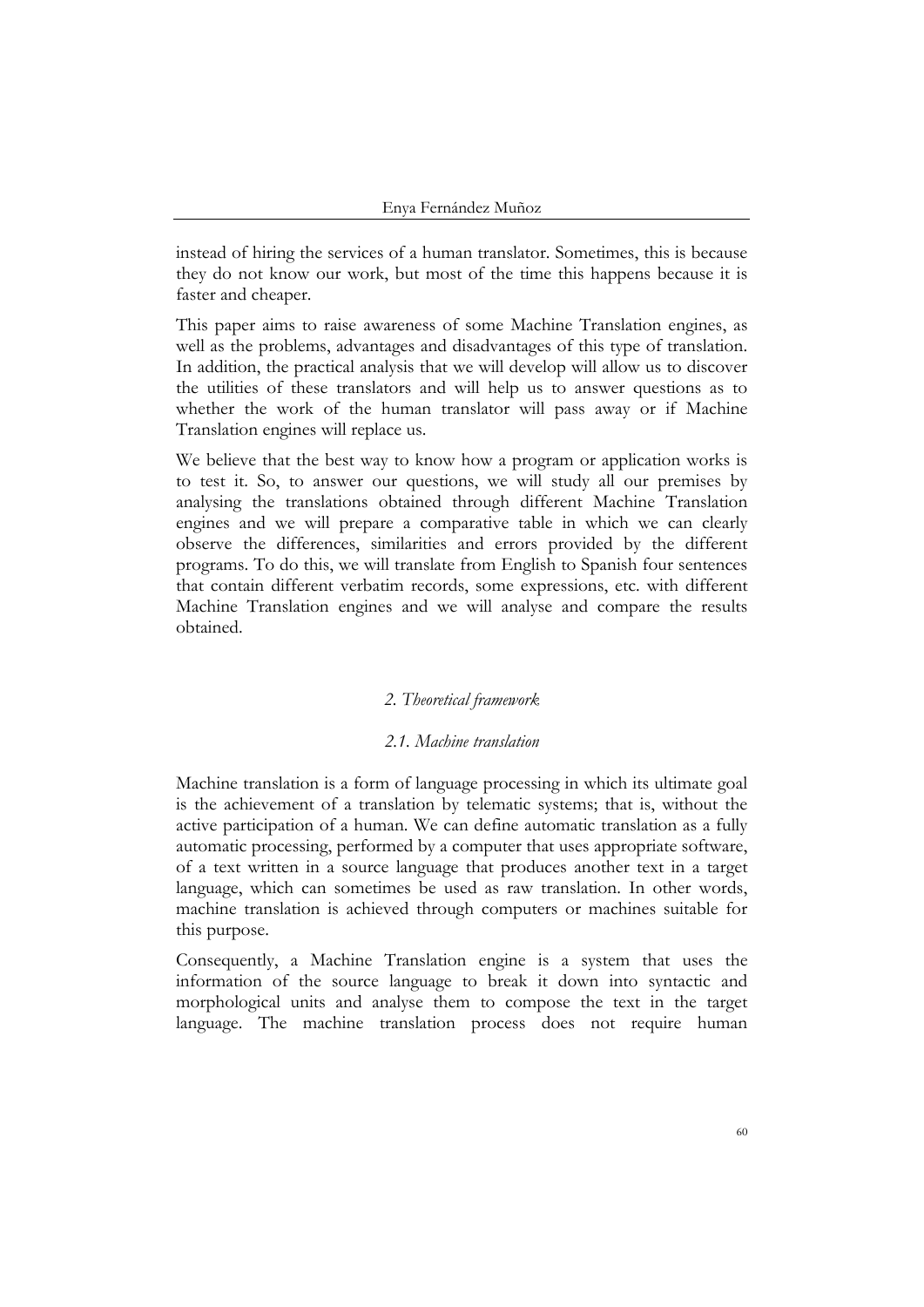intervention, since the automatic translator replaces the terms in the source language with their equivalent in the target language.

## *2.1.1. Differences between human translation and machine translation*

With regard to the translation process performed by a human, at first, translating a word from one language to another may seem simple. However, translation does not only consist of this, but also requires many other processes that go beyond a simple word-by-word translation. Thus, the human translator must not only know the working languages in depth, but also must have basic knowledge of translation that will take into account the different aspects that arise during the translation process.

Although it was clear that there are different types of texts and, therefore, different types of translations, we can establish a series of general steps that a human translator must perform to develop a quality translation. However, as we have just indicated, these steps may undergo changes depending on the text you are working with.

There are several authors who try to establish these steps. García Figuerola et al. (1996: 60-61), in his work *Consideraciones sobre el desarrollo de un sistema experto para la traducción automatizada*, establishes two major steps. Firstly, an understanding of the text through reading and searching for the meaning; and, secondly, a reconstruction of the meaning in the target language. However, other authors such as Gouadec (2007: 57-81), establish these steps from the first moment of the assignment, thus including other steps outside the translation process itself.

After knowing some of the classifications of the different authors, we can establish a series of steps to carry out a translation. The first step is the understanding of the text. To do this, the human translator must make as many readings as necessary to achieve a full understanding of the text. The second step would be to make a new reading to identify possible translation problems, whatever type they are (terminological, syntactic, cultural, meaning, etc.). In the third step, we would proceed to solve these possible problems with the help of monolingual dictionaries, bilingual dictionaries, encyclopaedias, glossaries or even consulting an expert to find out the meaning of some terms or concepts. Then, a first translation would be done respecting the meaning of the original text and using the necessary translation techniques to create a clear and understandable text in the target language. Finally, the text will be reviewed to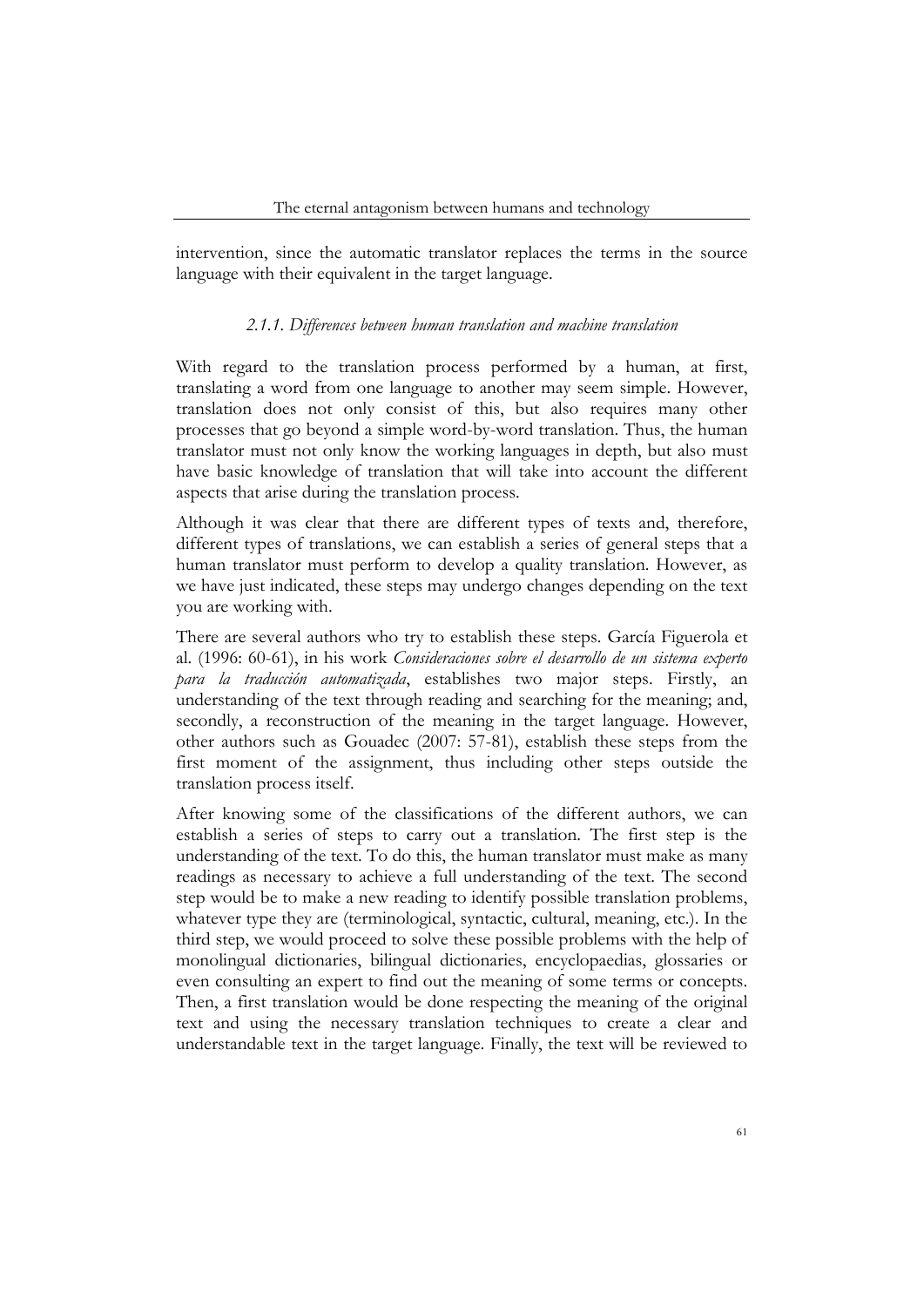ensure that there are no mistakes and, if necessary, to make changes that help to improve the understanding of the text in the target language.

We can conclude that these steps can be used for any type of text. However, we must always take into account certain aspects depending on the type of text which one works with and the previous knowledge of the human translator on the area.

On the other hand, machine translation involves a quite different process. Firstly, the original text to be translated must be pre-edited by a Machine Translation engine in order to simplify syntax and grammatical structures, eliminate typing and spelling mistakes, etc. Once we have the pre-edited text, we will introduce it in the software that will carry out the automatic translation. Finally, when we have already obtained the automatic translation, we must post-edit the text if we want to obtain a quality translation, since Machine Translation engines stand out for translating word by word and, sometimes, the meaning of the text varies considerably. In addition, the quality of the translations provided by Machine Translation engines is often less than satisfactory, as they include terminological mistakes, false senses, untranslated elements, repetitions, changes in the word order, incorrect verb tenses, poor punctuation, etc. Due to these mistakes, the human translator must review and post-edit the text in depth, a task that can sometimes take longer than it would have taken to translate the text manually.

## *2.1.2. Limits of machine translation*

Once both the concept and the machine translation process are clear, a series of language and processing features should be taken into account in order to face the difficulties and limitations that may appear in this process. The language is not as simple as it might seem. Although knowing the lexicon, grammar and syntax of it is the first step to be able to understand it in depth and to be able to transfer it through lists of rules in its different aspects or equivalences with the desired target language, the language is also characterized by containing other features and tools such as double meanings, idioms, puns, etc. which can severely distort the meaning of a segment and lead to serious misunderstandings.

In this way, machine translation implies that the software not only handles the different interpretations and uses of the different lexical, grammatical and syntactic components of the pair of languages, but must explicitly understand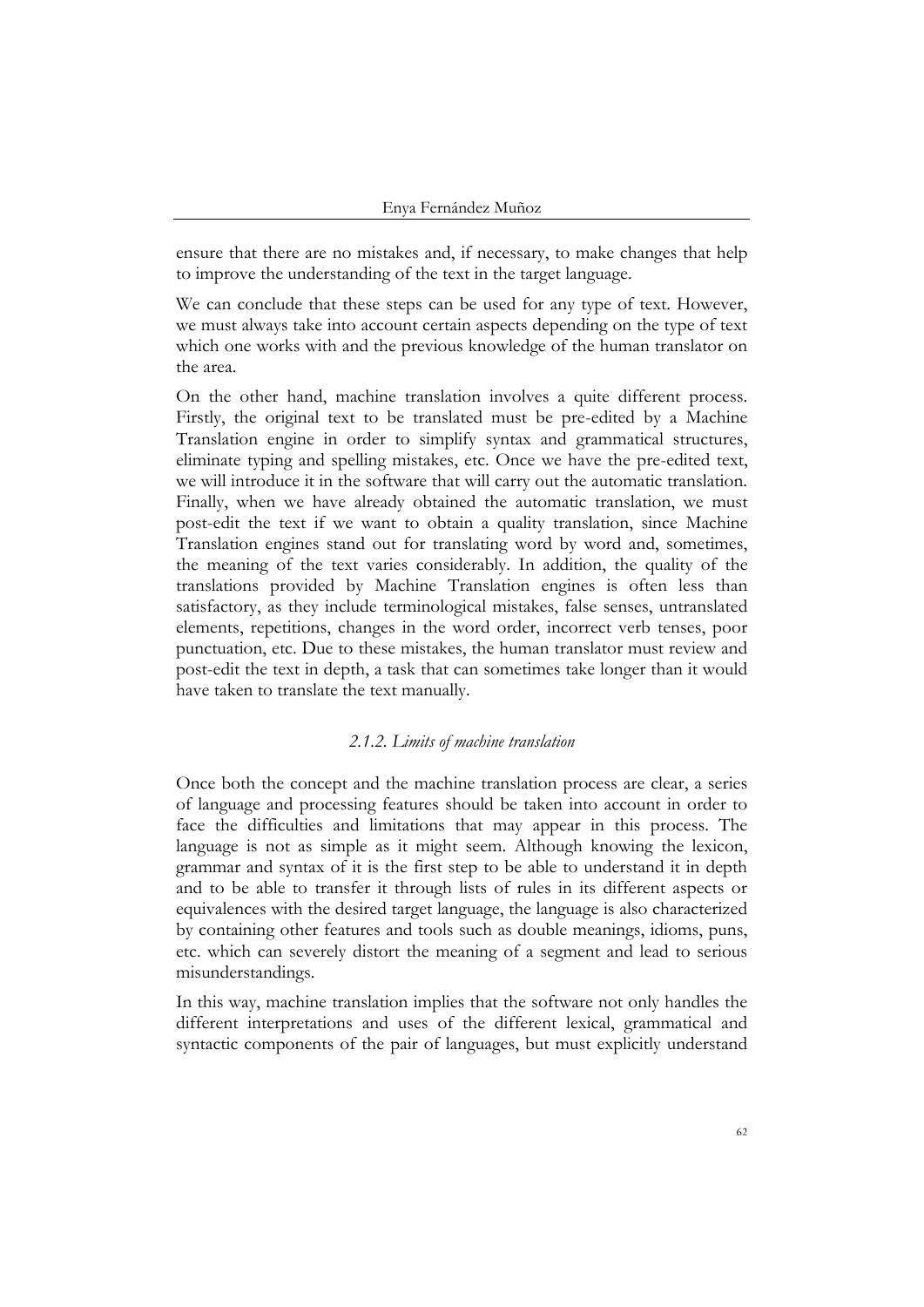the way in which it uses each one of them just as a native person would use it, who uses the language with implicit information that he has acquired naturally during his learning.

In conclusion, the language has complex implicit and explicit tools, so that the processing of all this information adapted to the corresponding cultural and idiomatic context is limited to the point that neither experts in the field can affirm that "one day can be reached high quality fully machine translation" (Alcina, 2010-2011: 1).

#### *2.1.3. Versions of translated texts produced by machine translation systems*

To approach this issue, it is necessary to know than machine translation is based on different translation systems that will vary the results depending on the used one. Thus, we can distinguish:

- 1. Machine Translation System that produces word-by-word translations, looking at the syntactic rules of the text and using bilingual dictionaries. That is, these are systems that attempt to transfer the syntactic structures from one language to another. This is the case of machine Translation based on rules and transfers.
- 2. Machine Translation System that is based on Translation memories or corpora. These systems look for similar contexts that allow them to get closer to a successful translation. This is the case of machine translation based on corpora, statistics, examples, context and neural networks.

In short, the different versions of the translated texts will depend on the type of translation system that the Machine Translation engine use. In this way, you can get literal translations word-by-word or more contextual translations where you don't need so much post-editing.

#### *2.1.4. Utility, advantages and disadvantages of machine translation*

At this point, we must take into account that there are two positions from which the advantages and disadvantages of machine translation can be assessed: the point of view of professional translators and the view of people outside of translation.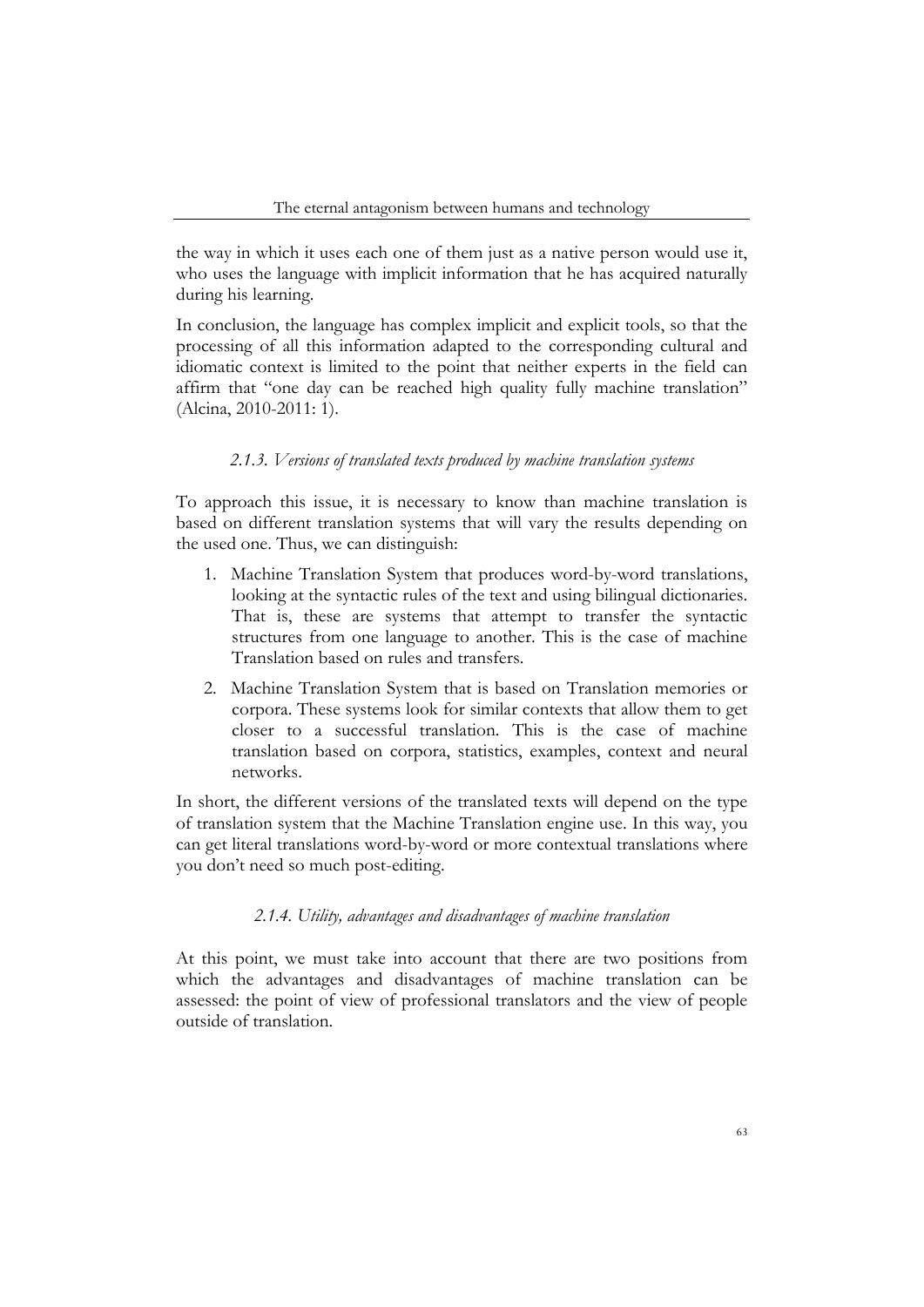As a person outside of translation (as a company, for example), the main advantages that machine translation programs can have are the cost savings involved in translations and the speed of reception of the translated text, as they would not have to hire a professional translator or pay their fees and they would get a translation immediately. However, the exclusive use of machine translation programs would provide them with dubious quality results due to the mistakes presented by those programs.

On the other hand, if we talk as professional translators, as it has been described previously, machine translation entails a translation process almost more laborious than human translation, since the original text has to be preedited before entering it into the Machine Translation engine, we must postedit the text if we want to obtain a quality translation, review it in depth, etc. For this reason, what at first may seem to favour us in terms of saving time, it may turn against us and cause us more problems.

Conversely, with regard to their utility, Machine Translation engines can be useful for translating texts that do not require creative translations, have a very simple syntax and do not contain a language crowded with cultural elements. However, if we intend to provide a quality translation, machine translation programs are not suitable for translation. For example, we would not use them for a literary translation, but they could be useful for very technical texts with simple syntactic structures, although the translation should always be accompanied by a reviewing and a post-editing process. We also consider them useful for those translations that do not have to be published later but only intended to show us the meaning of the text or provide us with the key ideas about its content, and therefore they can contain mistakes. For example, to have a general idea on the subject of an email received in a company.

## *2.2. Post-editing process*

After learning about the operation and limitations of machine translation, we observe that human intervention is often necessary after machine translation. This activity is called post-editing and to carry it out, a language professional —translator or linguist— review the text prepared by the Machine Translation engine in order to obtain a final text coherent, without mistakes and easy to understand for the target reader.

The language professional must know in depth the working languages and their main characteristics, but also those aspects that the software cannot reach, such as double senses, puns, etc. In this reviewing process, the professional will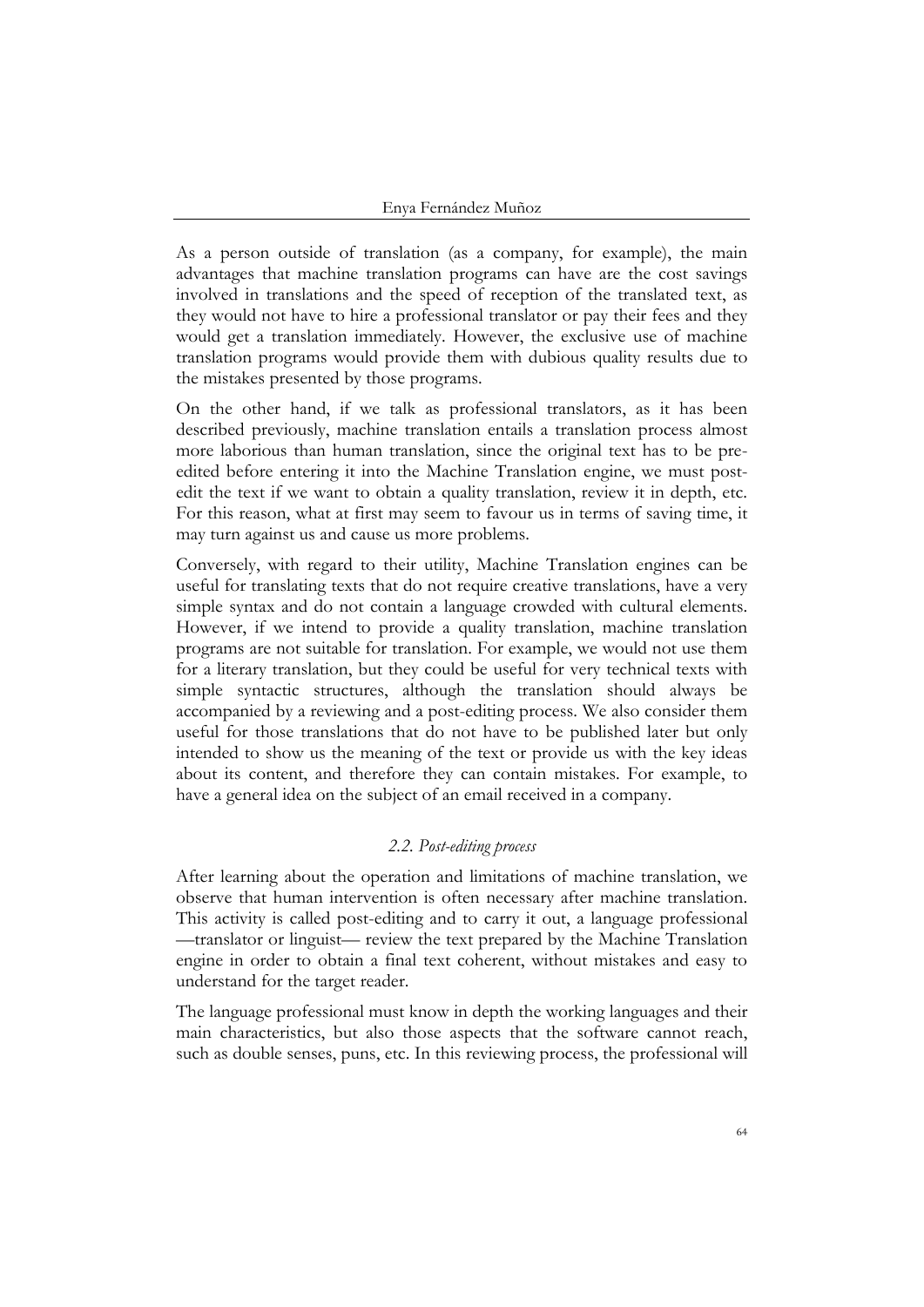have to modify everything that produces serious mistakes, such as false senses or nonsenses, but also must make changes in the syntactic structure or in another level of the language to create a natural and coherent text in the target language and that can be easily understood.

In some cases, it happens that the post-editing process is more expensive and arduous than the translation process itself because the language professional may take longer to correct the mistakes than to manually translate the text. However, there are other cases in which machine translation is not entirely incorrect and the post-editing process is not so laborious, so that a translation can be obtained quickly.

Originally, machine translation emerged with the idea of allowing communication between speakers of different languages as quickly as possible. In addition, it was opted for creating fast and effective translations. However, as said before, human language is not so simple, and the translation process is not just about translating word by word.

So far, machine translation has failed to interpret those aspects of human language that go beyond significant–meaning, therefore, on several occasions, the results are translations of low or very low quality and post-editing is necessary. For this reason, the process of machine translation accompanied by the post-editing one facilitates the creation of translations quickly. Machine translation provides, in no time, a translation of a source text, a process faster than human translation. However, in many cases this translation is not adequate or presents too many mistakes, hence the need for post-editing.

Finally, we can conclude that this process is carried out to achieve a greater number of translations in less time. Machine translation and post-editing are the perfect combination for this, since by itself the machine translation cannot guarantee, in most cases, a quality translation, therefore, post-editing is our best ally. Thus, we observe that despite the advances that machine translation has brought about, human translators are still essential in this work.

## *2.3.Textual corpora*

Machine translation has been used since its creation from different strategies based on linguistic rules to achieve the most appropriate translation.

From the nineties, one of the tools that were developed were those based on textual corpora. Textual corpora are documents that collect information of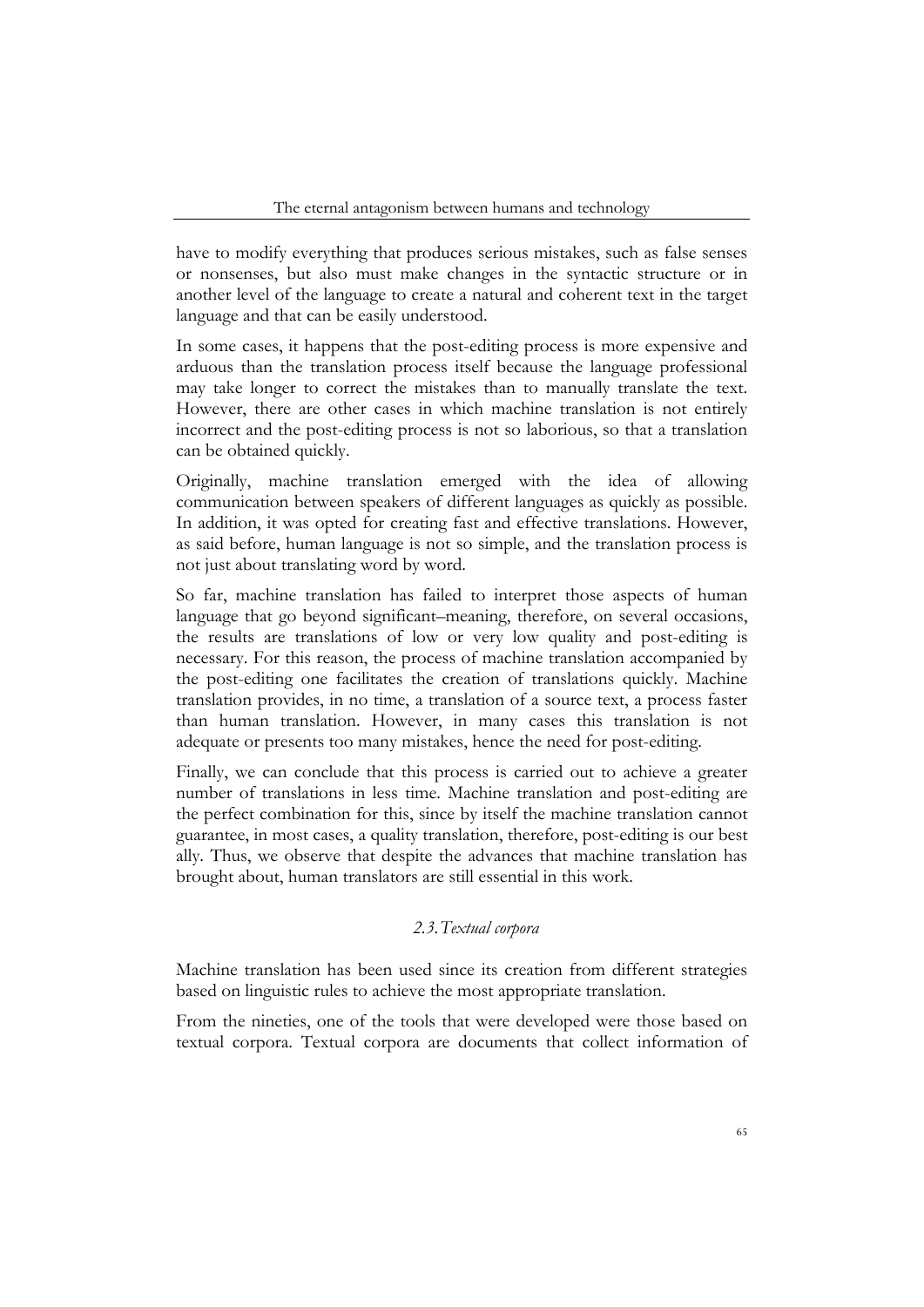translations already made, so it allows to machine translation system to have very valuable information from which it can generate the new translation. Textual corpora are used to compare the text that has to be translated with the stored texts and, from that comparison, the new translation is developed.

The strategies used by machine translation system based on corpus are the statistical strategy and the example strategy. On the one hand, the statistical strategy is based on the old texts stored to create a new translation. In this way, different translations of the same segment can be developed, but only one of them will be the most statistically correct. On the other hand, the example strategy is based on the search and extraction of coincidences between the text to be translated and the bilingual texts available in the textual corpora, and the combination of these coincidences for the creation of a new translation.

In conclusion, textual corpora provide great information and bilingual texts to the machine translation tools with which they can rely to develop new translations to the new source text.

## *3. Practical case*

#### *3.1. Analysis*

Once the theoretical part about machine translation is exposed, then we will try to show the use and utility of the Machine Translation engines. For that purpose, first of all, we will present the sentences that we are going to use and highlight in bold the words or expressions that we believe could be mistakes in the translation:

- 1. El amigo de María no ha salido de la cama en todo el día, pues es muy perezoso y **duerme como un tronco**.
- 2. El **tronco** de María no ha **salido del saco** en **to el día** pues **es muy perro**.
- 3. Juan **está en el Ajo** pues su tío Vicentito y su amiga Marieta le han explicado el asunto y está dispuesto a **coger el toro por los cuernos**.
- 4. Si llego a ver al **pendejo** que me robó el **cel** le voy a **partir su madre**.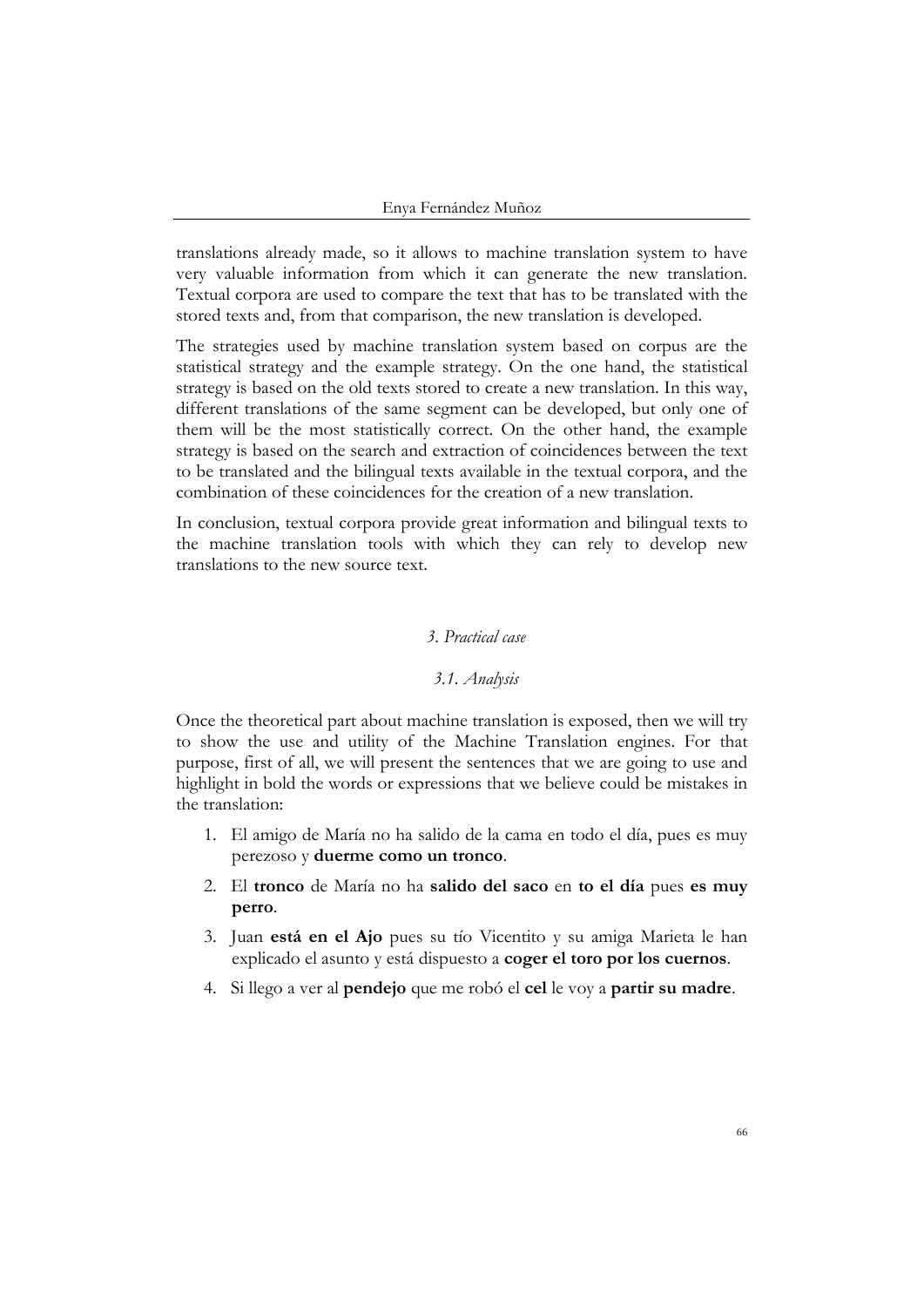We present below a comparative table in which you can see the different Machine Translation engines used and the English translation they have provided for our four sentences.

| MT engine                                | Sentence 1                                                                                                         | Sentence 2                                                                                                       | Sentence 3                                                                                                                                                                                                 | Sentence 4                                                                                            |
|------------------------------------------|--------------------------------------------------------------------------------------------------------------------|------------------------------------------------------------------------------------------------------------------|------------------------------------------------------------------------------------------------------------------------------------------------------------------------------------------------------------|-------------------------------------------------------------------------------------------------------|
| AltaVista<br>Fish<br>Babel<br>Translator | Maria's friend<br>hasn't gotten<br>out of bed all<br>day, because<br>he's very lazy<br>and sleeps like<br>a log.   | Maria's<br>trunk<br>has<br>not<br>come<br>of the<br>out<br>sack in the<br>day because<br>$it$ is<br>very<br>dog. | Juan is in the<br>Garlic because<br>his<br>uncle<br>Vicentito<br>and<br>his<br>friend<br>Marieta have<br>explained the<br>matter to him<br>he<br>and<br>1S<br>willing to take<br>the bull by the<br>horns. | If I ever see<br>the asshole<br>who<br>stole<br>my cel, I'm<br>going<br>to<br>break<br>his<br>mother. |
| Ajax<br>translator                       | Mary's friend<br>has not been<br>out of bed all<br>day, for he is<br>very lazy and<br>sleeps like a<br>log.        | Mary's trunk<br>has<br>not<br>come out of<br>the sack in<br>the<br>day<br>because it is<br>very dogy.            | John is in the<br>Garlic because<br>his<br>uncle<br>Vicentito<br>and<br>his<br>friend<br>Marieta<br>have<br>explained<br>the<br>matter to him<br>and is willing to<br>take the bull by<br>the horns.       | If I get to<br>see<br>the<br>asshole who<br>stole my cel,<br>I'm going to<br>break<br>his<br>mother.  |
| Google<br>Translate                      | Maria's friend<br>has not gotten<br>out of bed all<br>day, because<br>he is very lazy<br>and sleeps like<br>a log. | Maria's<br>trunk<br>has<br>not left the<br>bag for the<br>day because<br>it is<br>very<br>dog.                   | Juan is in the<br>Garlic because<br>his<br>uncle<br>Vicentito<br>and<br>his<br>friend<br>Marieta have<br>explained<br>the<br>matter and are<br>willing to take                                             | If I get to<br>the<br>see<br>asshole who<br>stole<br>my<br>cell, I<br>will<br>leave<br>his<br>mother. |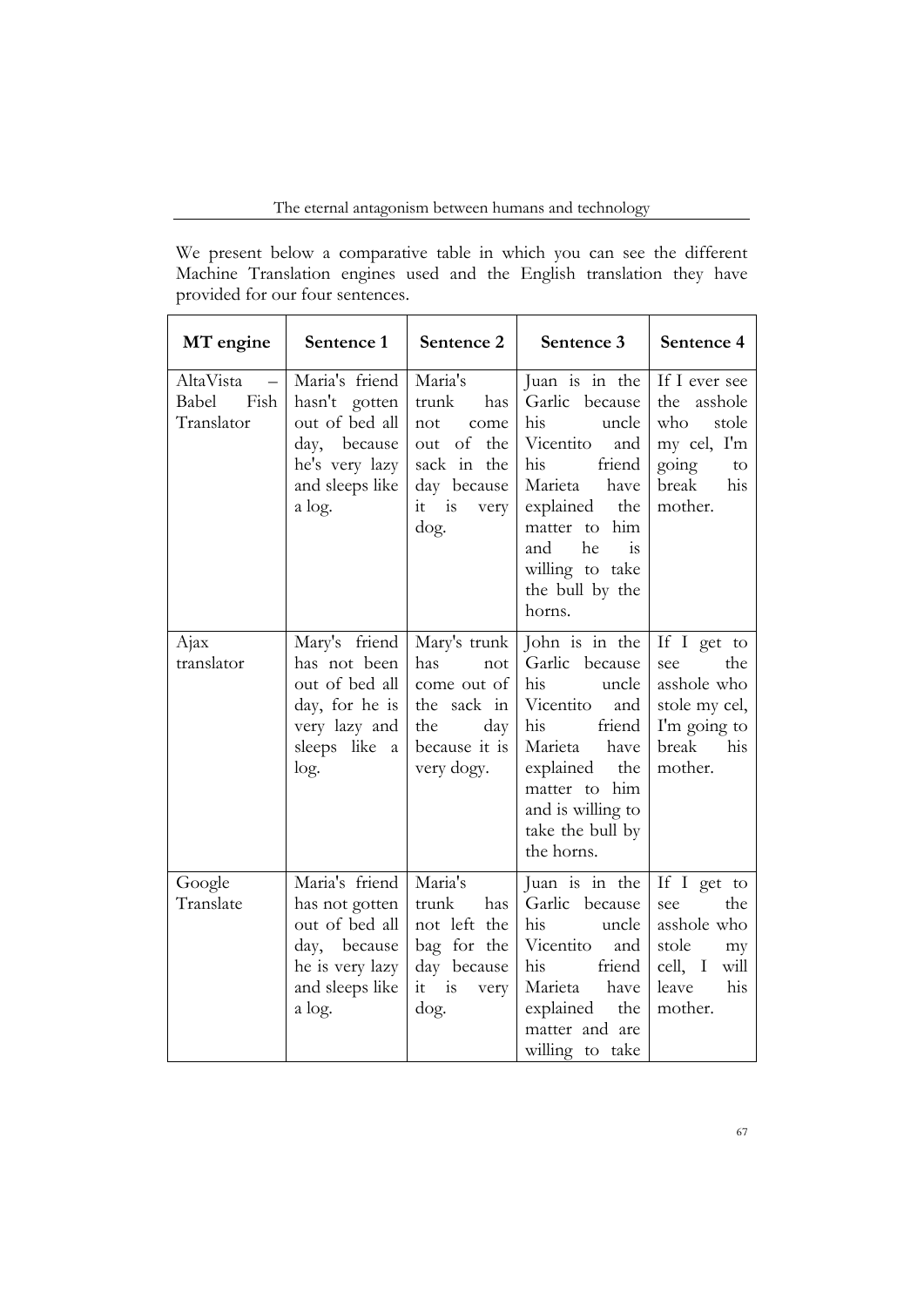Enya Fernández Muñoz

|                        |                                                                                                                                             |                                                                                                       | the bull by the<br>horns.                                                                                                                                                                           |                                                                                                                          |
|------------------------|---------------------------------------------------------------------------------------------------------------------------------------------|-------------------------------------------------------------------------------------------------------|-----------------------------------------------------------------------------------------------------------------------------------------------------------------------------------------------------|--------------------------------------------------------------------------------------------------------------------------|
| ImTranslator           | Maria's friend<br>has not gone<br>out of the bed<br>in the whole<br>day, since it is<br>very lazy and<br>sleeps<br>as<br>a<br>trunk.        | Maria's<br>trunk has<br>not gone out<br>of the sack<br>in to the day<br>since it is<br>much a dog.    | Juan is in the<br>Garlic since his<br>uncle Vicentito<br>and his friend<br>Marieta<br>they<br>have explained<br>him<br>the<br>to<br>matter and it is<br>ready to take<br>the bull for the<br>horns. | If I go so<br>far as to see<br>the pendejo<br>that<br>stole<br>the cel from<br>me I<br>am<br>going<br>to<br>destroy him. |
| Babylon<br>Translation | The friend of The trunk of<br>Mary has not<br>come out of<br>the bed<br>all<br>day, because it<br>is very lazy<br>and sleeps like<br>a log. | Mary has<br>not<br>come<br>out of the<br>bag in the<br>day because<br>$it$ is<br>very<br>dog.         | John is in garlic<br>because<br>his<br>uncle Vicentito<br>and her friend<br>Marieta<br>have<br>explained<br>the<br>matter and is<br>willing to take<br>the bull by the<br>horns.                    | If you came<br>to see the<br>asshole who<br>stole the cel<br><i>i</i> am going<br>from<br>his<br>mother.                 |
| Translate.eu           | Maria's friend<br>hasn't gotten<br>out of bed all<br>day, because<br>he's very lazy<br>and sleeps like<br>a log.                            | Mary's trunk<br>has<br>not<br>come out of<br>the sack in<br>the<br>day<br>because it is<br>very dogy. | John is in the<br>Garlic because<br>his<br>uncle<br>Vicentito<br>and<br>his friend<br>Marieta have<br>explained<br>the<br>matter to him<br>and is willing to<br>take the bull by<br>the horns.      | If I get to<br>see<br>the<br>asshole who<br>stole my cel,<br>I'm going to<br>break<br>his<br>mother.                     |
| WordLingo              | The friend of<br>Maria has not<br>left the bed in                                                                                           | The trunk of<br>Maria<br>has<br>not left the                                                          | Juan<br>is<br>in<br>Garlic then his<br>Vicentito uncle                                                                                                                                              | If I get to<br>the<br>see<br>asshole that                                                                                |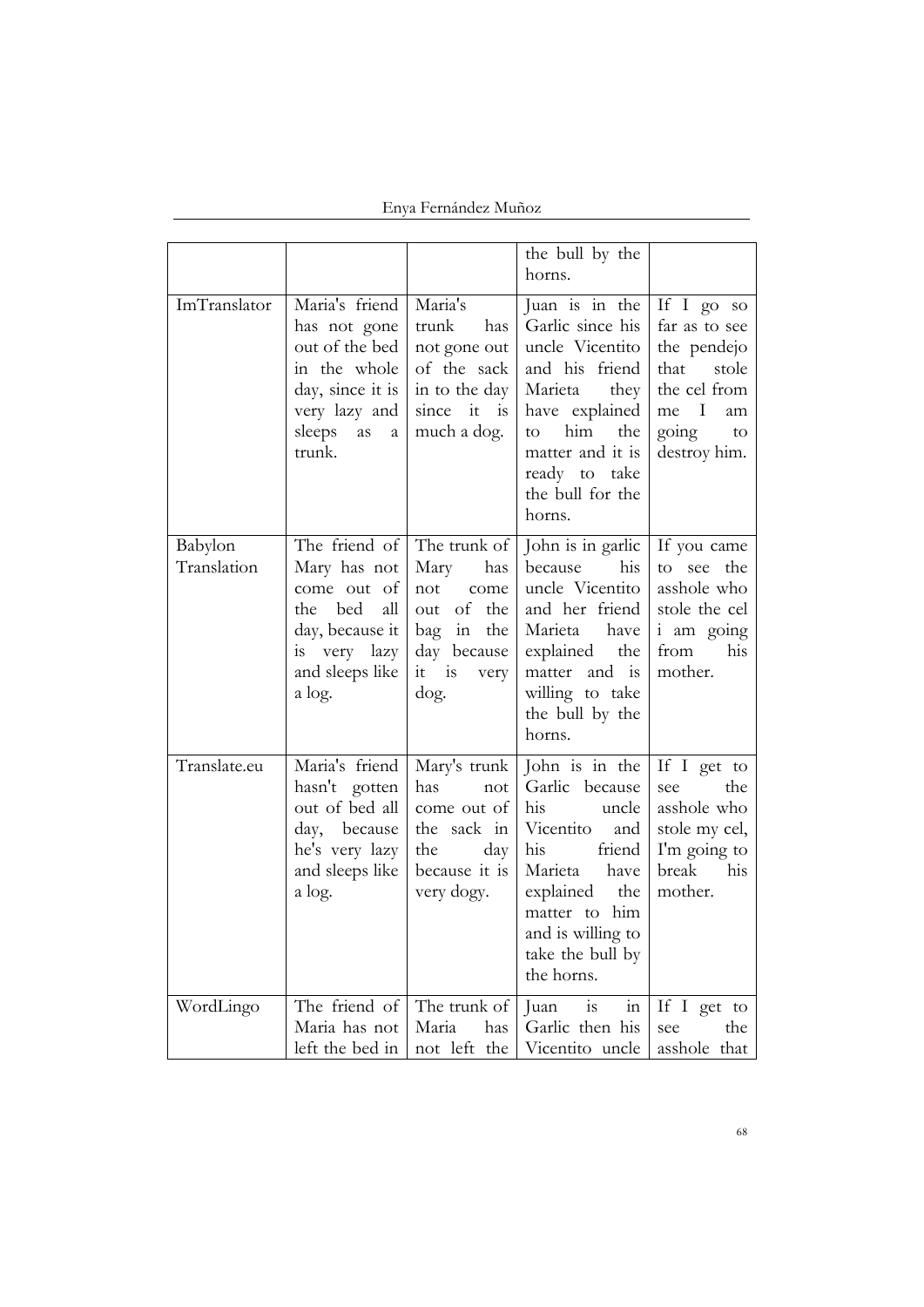The eternal antagonism between humans and technology

|       | all the day,<br>because he is the<br>very sluggish because it is<br>and to duer to very dog.<br>me like a<br>trunk. | coat in to<br>$day \mid$  | their<br>and<br>Marieta friend<br>has explained<br>him the subject<br>and is arranged divide its<br>to take the bull   mother.<br>by the horns.                                                                                                                                                                                        | cel<br>robbed<br>to me I am<br>going<br>to<br>him<br>to                |
|-------|---------------------------------------------------------------------------------------------------------------------|---------------------------|----------------------------------------------------------------------------------------------------------------------------------------------------------------------------------------------------------------------------------------------------------------------------------------------------------------------------------------|------------------------------------------------------------------------|
| DeepL | Mary's friend<br>has not been<br>very lazy and<br>log.                                                              | has<br>all<br>very doggy. | Mary's trunk   Juan is in Ajo   If I see the<br>his  <br>not because<br>out of bed all come out of uncle Vicentito<br>day, for he is $\vert$ the sack in $\vert$ and his friend<br>day   Marieta have<br>sleeps like a because it is explained the<br>matter to him<br>and<br>he<br>1S<br>willing to take<br>the bull by the<br>horns. | asshole who<br>stole my cel<br>I'm going to<br>split<br>his<br>mother. |

#### *3.2. Results*

Finally, we will present the differences, similarities and mistakes that we find in the different translations.

With regard to the first sentence, as we had thought at first, the biggest problem would be the phrase *dormir como un tronco*. To our surprise, six of the eight Machine Translation engines used have translated it correctly (sleeps like a log), while the other two have provided a different translation: on one hand, ImTransllator has translated the phrase word-by-word (sleeps like a trunk) and, on the other hand, WordLingo has proposed a nonsense translation (to duer to me like a trunk).

In addition to the problem of this phrase, we have found other differences regarding the proposed translations. These differences are:

- To translate *no ha salido de la cama*, five different proposals appear and two of them are wrong: *be out of* and *come out of*, proposed by Ajax and Babylon respectively.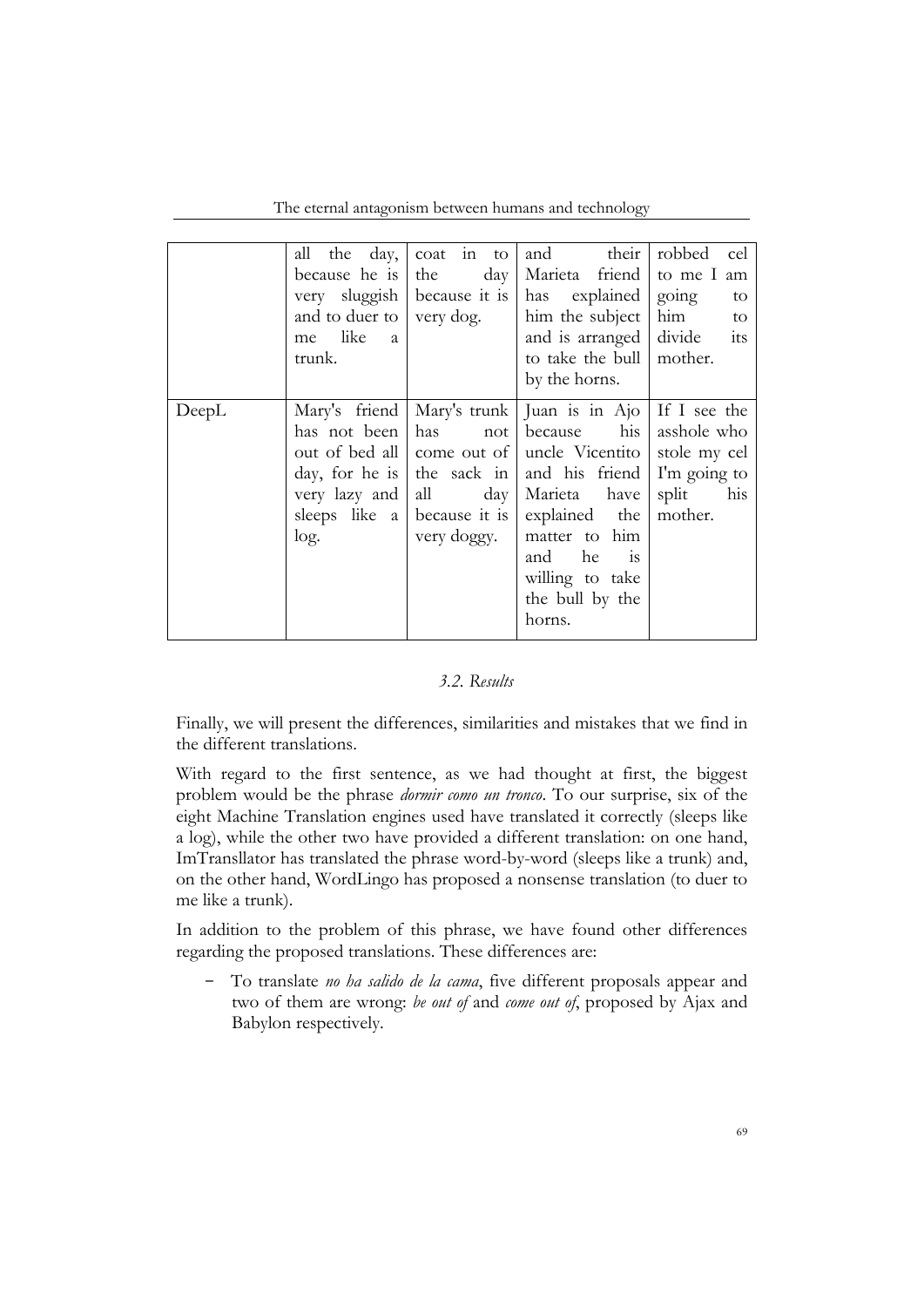- Although proper names should not be translated, Ajax, Babylon and DeepL have translated it and included *Mary* instead of *Maria* in their proposal.
- WordLingo also makes a grammatical mistake in the phrase *en todo el día* and translates it as \**all the day* instead of *all day*.
- Lastly, ImTranslator and Babylon confuse the subject of the second sentence, so they propose \**it is very lazy* instead of *he is very lazy*.

Regarding the second sentence, there were four words or expressions that we thought were going to be problematic since, despite having the same meaning as the first sentence, it uses a much more vulgar language (*tronco* instead of *amigo*, *salir del saco* instead of *salir de la cama* and *to* instead of *todo*). In addition, it contains the idiom *ser un perro*. This time, we found the following mistakes:

- Firstly, no Machine Translation engine interprets a different meaning for the term *tronco* and they unanimously translate it literally as *trunk*. Likewise, they do not interpret the colloquial expression *salir del saco* as *salir de la cama*, so they propose translations like *sack, bag* and *coat*.
- Regarding the translation of proper names, Ajax, Babylon and DeepL have translated it in the first sentence, while Translate.eu has also translated it in the second sentence.
- In the first phrase, all Machine Translation engines use a different verb as a proposal for the verb *salir*, except ImTranslator, Babylon and WordLingo, which maintain the same verb that they used in the first sentence (*go out, come out* and *left* respectively).
- On the other hand, regarding the colloquial expression *to el día*, it has gone unnoticed and has been correctly understood by six Machine Translation engines, but ImTranslator and WordLingo have not understood it and have left the term *to* in Spanish. So, they propose the following wrong translation: \**in to the day*.
- Finally, in relation to the expression *ser muy perro*, no Machine Translation engine has interpreted it as a synonym for *ser vago* and all of them have proposed a literal translation word-by-word. However, in this sense, we are not only faced with a misunderstanding, but there are also two repeated mistakes:
	- o All Machine Translation engines have changed the subject, so all their proposals are: \**it is…*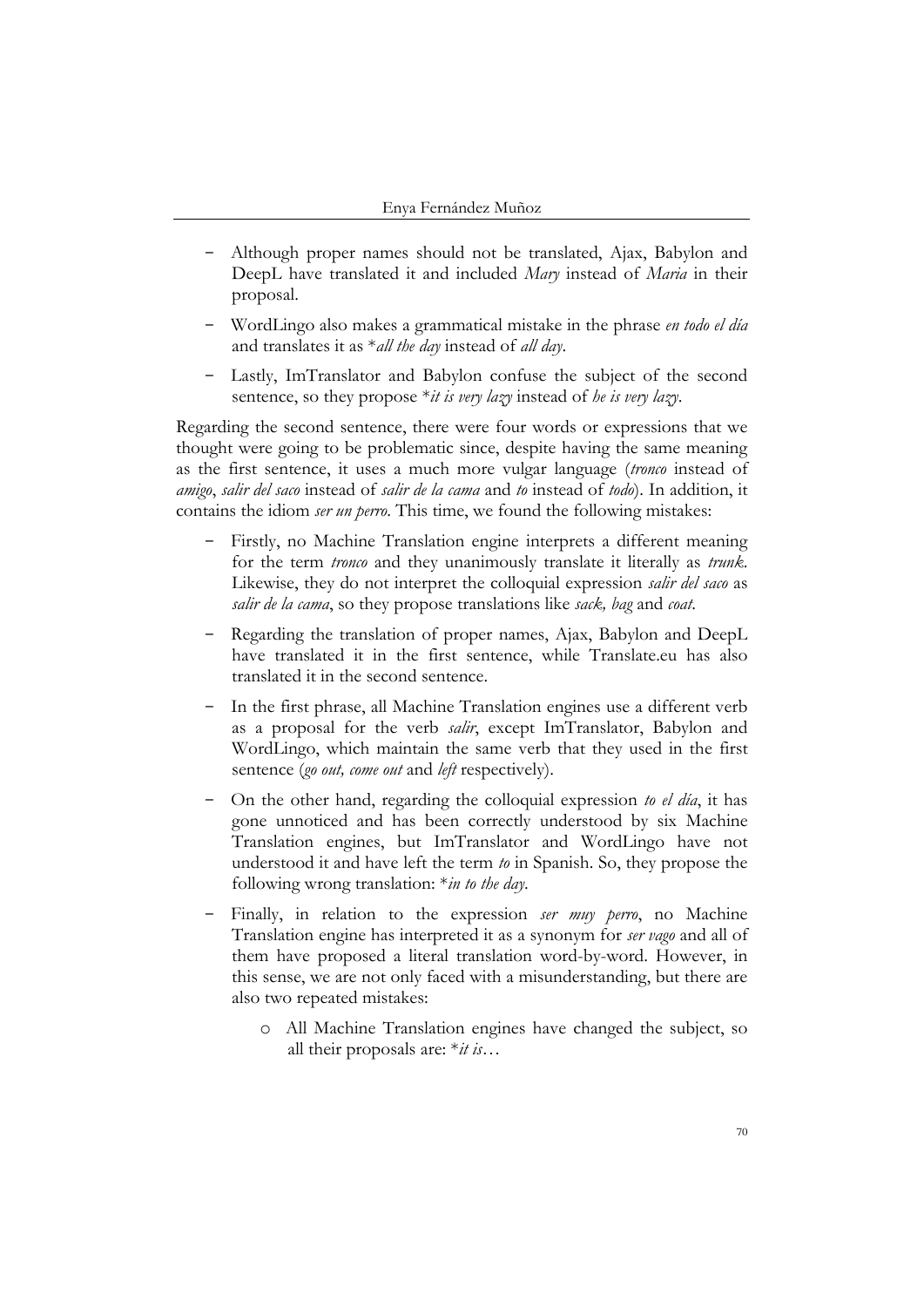o Ajax and Translate.eu have used the wrong term \**dogy* instead of *doggy* or *dog*.

In the case of the third sentence, we started from the premise that there would only be two expressions that would give problems: *estar en el Ajo* and *coger el toro por los cuernos*. In the case of the first one, not only due to the fact that it is an idiom, but also because we feared that the term *ajo* would be taken as a proper name as it was capitalized.

Regarding the idiom *estar en el ajo*, it can be translated into English as *to be in on* or *to be in the loop*. As we can see in the table, no Machine Translation engine has translated this idiom correctly, but all of them except DeepL have translated the idiom *estar en el ajo* as \**be in (the) garlic*. In addition, of these seven Machine Translation engines, all of them except Babylon have interpreted it as proper name, so they capitalized it. By contrast, DeepL has understood the term *ajo* as proper name and has kept it untranslated and capitalized.

On the other hand, with respect to the idiom *coger el toro por los cuernos*, it has been translated into English as *take the bull by the horns*. As we can see, this idiom has been translated word-by-word, so all the Machine Translation engines used have provided a correct translation except ImTranslator, which fails in the preposition and proposes \**take the bull for the horns*.

Concerning the translation of proper names, Ajax, Babylon and DeepL had translated it in the first sentence; Translate.eu translated it in the second sentence; and in the third one, DeepL maintains the name in Spanish, so it is only translated as *John* by Ajax, Babylon and Translate.eu. Instead, the names *Vicentito* and *Marieta* remain at all times in Spanish.

Finally, we find some mistakes in the order of the words or their concordance, such as:

- WordLingo alters the logical order of the noun and adjective and proposes \**his Vicentito uncle and their Marieta friend*.
- Babylon makes a concordance mistake with Juan's friend and translates \**her friend* instead of *his friend*.
- Google Translate makes another concordance mistake in the phrase *quiere coger el toro por los cuernos*, because it conjugates it in plural, so we find *\*and are willing to take…*

Lastly, the fourth sentence includes specific terms of Latin American Spanish and, as we said above, machine programs do not usually differentiate between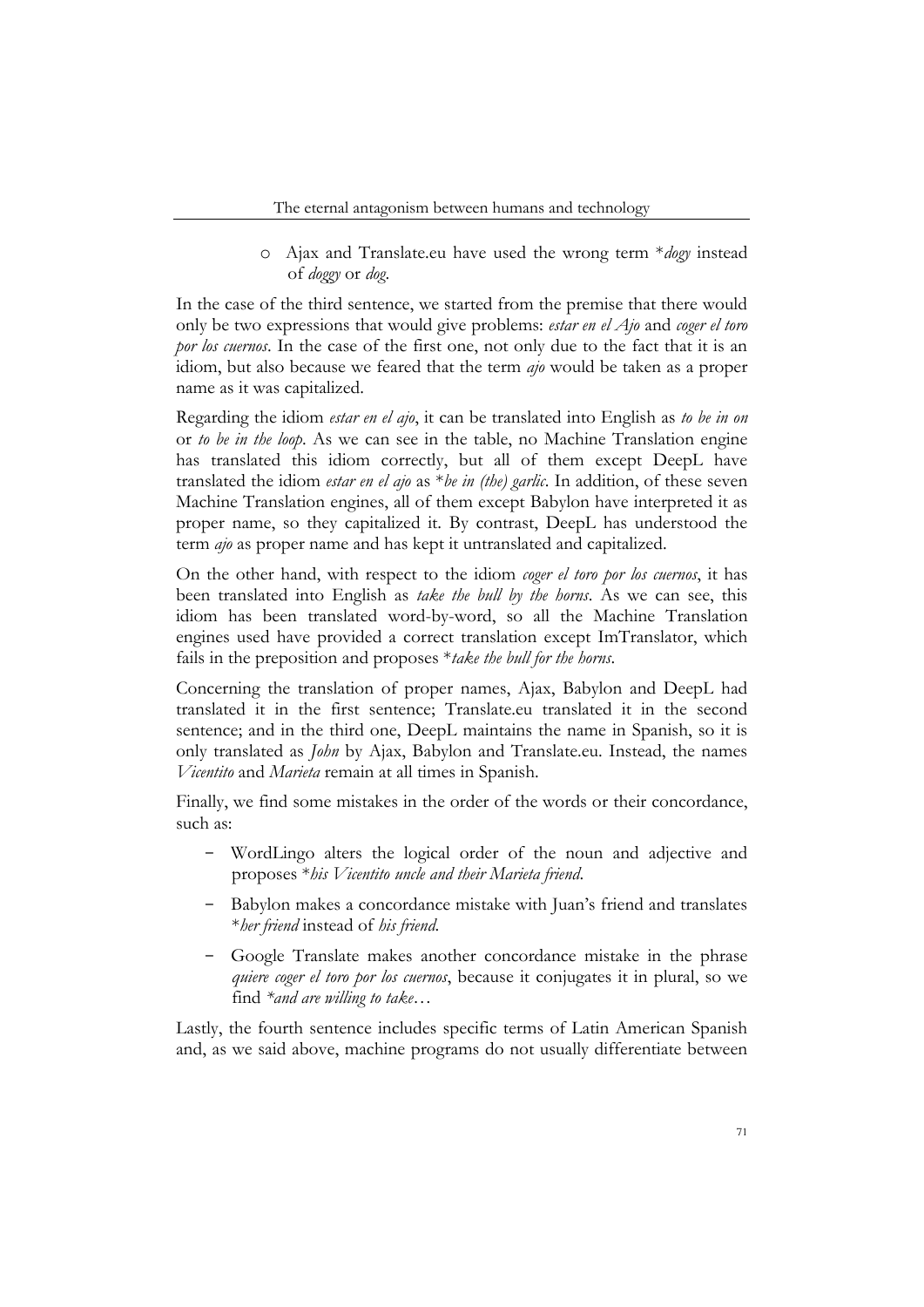European Spanish and Latin American Spanish, so, in the case of this specific sentence, we believe that the highlighted terms will not be recognized correctly. First of all, all the Machine Translation engines used have translated the term *pendejo* as *asshole*, except ImTranslator, which keeps it in Spanish. In this sense, we were confused thinking that it was going to be a problematic term and that they were not going to translate it correctly. Regarding the term *cel*, all Machine Translation engines maintain it as *cel*, except Google Translator, which translates it as *cell*, so this time, none of them have understood that this term *cel* referred to the *phone*, so none of them have proposed a correct translation. Finally, the expression *partir la madre* could be considered as a synonym of *partir la cara*. Although they use different expressions, they all made a literal word-byword translation, so this expression has not been understood by any of the Machine Translation engines used and they have all provided a wrong translation proposal.

#### *4. Conclusions*

Firstly, if we look at the results obtained from the analysis carried out, we can affirm that these Machine Translation engines are not suitable for quality translations since they do not detect idioms or colloquial language, they use to translate word-by-word and they make grammatical and concordance mistakes. Regarding the concordance mistakes, we were particularly struck by the proper names' translation, since not only some Machine Translation engines translate them and others keep them in the original language, but the same Machine Translation engines sometimes translate proper names and at other times keep them in the original language.

Secondly, regarding the utility of Machine Translation engines, as has been mentioned, Machine Translation engines can be useful to understand texts in other languages or to help professional translators to translate faster, but they are not useful to perform a complete translation without post-editing or reviewing the text later.

On the other hand, regarding the quality of the translations obtained, this could be improved by making changes to the original text using some techniques that simplify syntax and language, such as simplify syntactic structures by using compound sentences instead of simple sentences, avoid ambiguous terms, or do not use the gerund or the passive.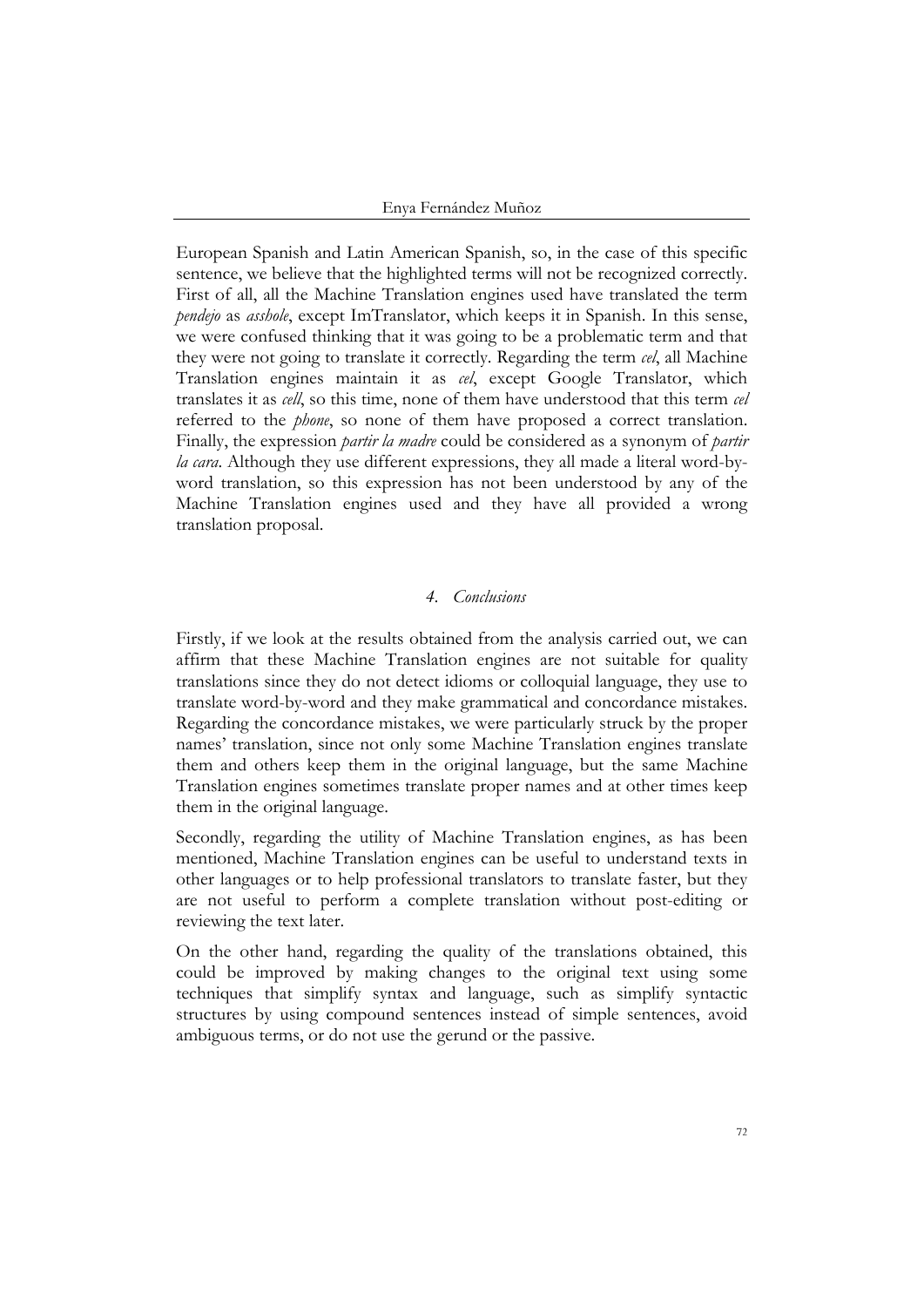In addition, if you do a good post-editing and reviewing to the translation obtained by Machine Translation engines, you could get a quality translation. For this reason, machine translation and post-editing are the perfect combination to achieve a greater number of translations in less time, since machine translation cannot guarantee, in most cases, a quality translation, therefore, post-editing can be a good ally.

All this leads us to deduce that, despite the many advances that machine translation has brought to the world of translation, as long as the translation system used by Machine Translation engines does not change, human translators will continue to be essential in this work and Machine Translation engines will not be able to replace human translators or take away their job.

#### *References*

- Alcina Caudelt, M. A. (2010-2011) *Los traductores automáticos en la red. El español en el mundo.* Madrid. Ed. Instituto Cervantes. 2011. Científic.
- Garcia-Figuerola Paniagua, C.; Domínguez Ollero, A.; Alonso Berrocal, J. L. et al. (1996) Consideraciones sobre el desarrollo de un sistema experto para la traducción automatizada. *Trans*. N.º 1, pp. 64. Available on: http://www.trans.uma.es/pdf/Trans\_1/t1\_59-73\_CFiguerola.pdf
- Gouadec, D. (2007) *Translation as a Profession*. Philadelphia: John Benjamins Publishing Company.
- Parish, J. (n.d.) Machine Translation engine Ajax Translator. Available on: http://www.ajaxtrans.com/
- Smart Link Corporation (2019) Machine Translation engine ImTranslator. Available on: http://www.imtranslator.com/
- Various Authors (BabelFish) (2019) Machine Translation engine AltaVista Babel Fish Traducción. Available on: https://www.babelfish.com/
- Various Authors (Babylon) (2017) Machine Translation engine Babylon Translation. Available on: https://traductor.babylon-software.com/
- Various Authors (Bing) (n.d.) Machine Translation engine Translate.eu. Available on: http://translate.eu/
- Various Authors (DeepL) (2019) Machine Translation engine DeepL. Available on: https://www.deepl.com/translator
- Various Authors (Google) (2019) Machine Translation engine Google Translate. Available on: http://translate.google.com/